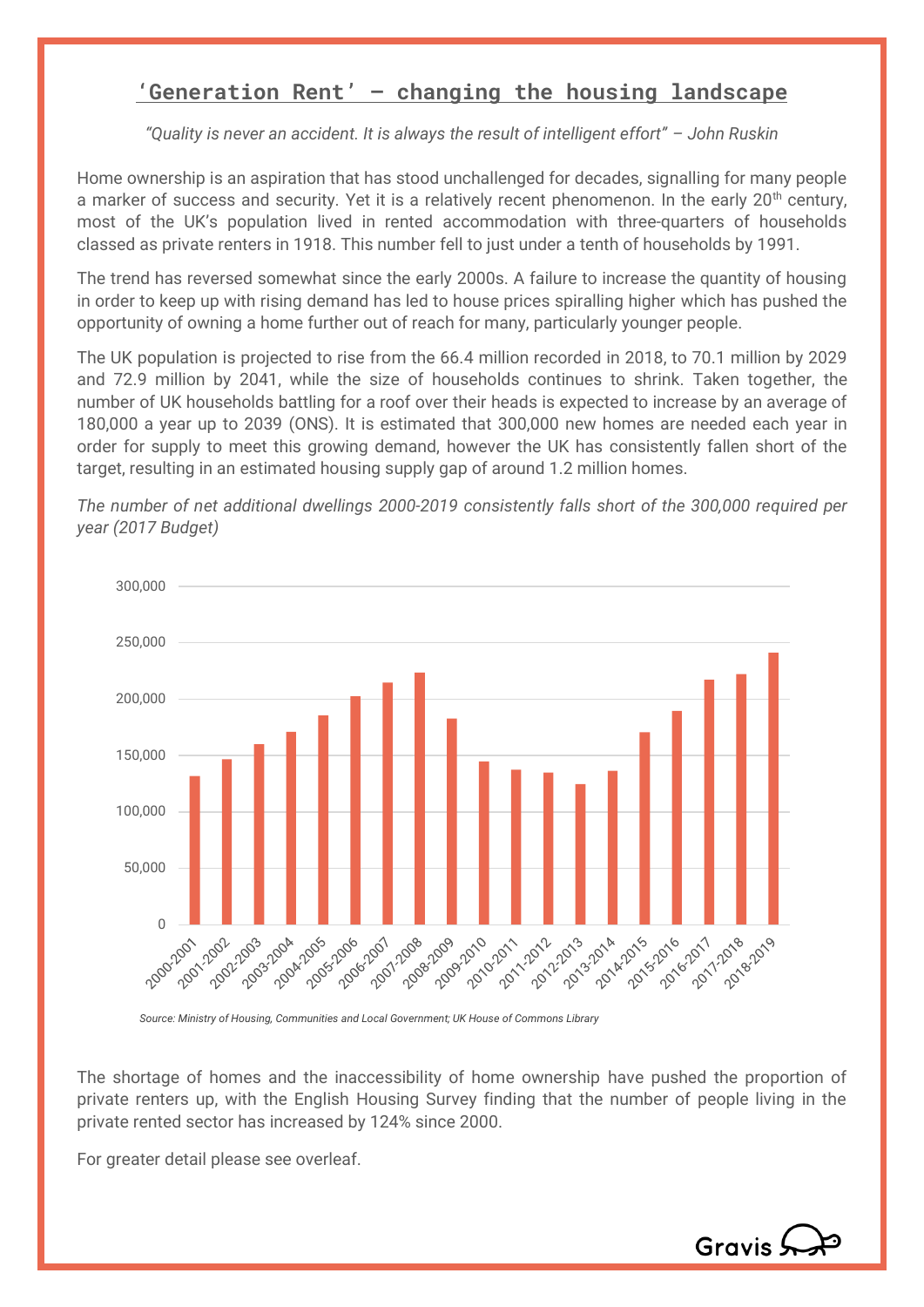

### **Home ownership versus renting: the past 100 years in England**

*Source: English Housing Survey*

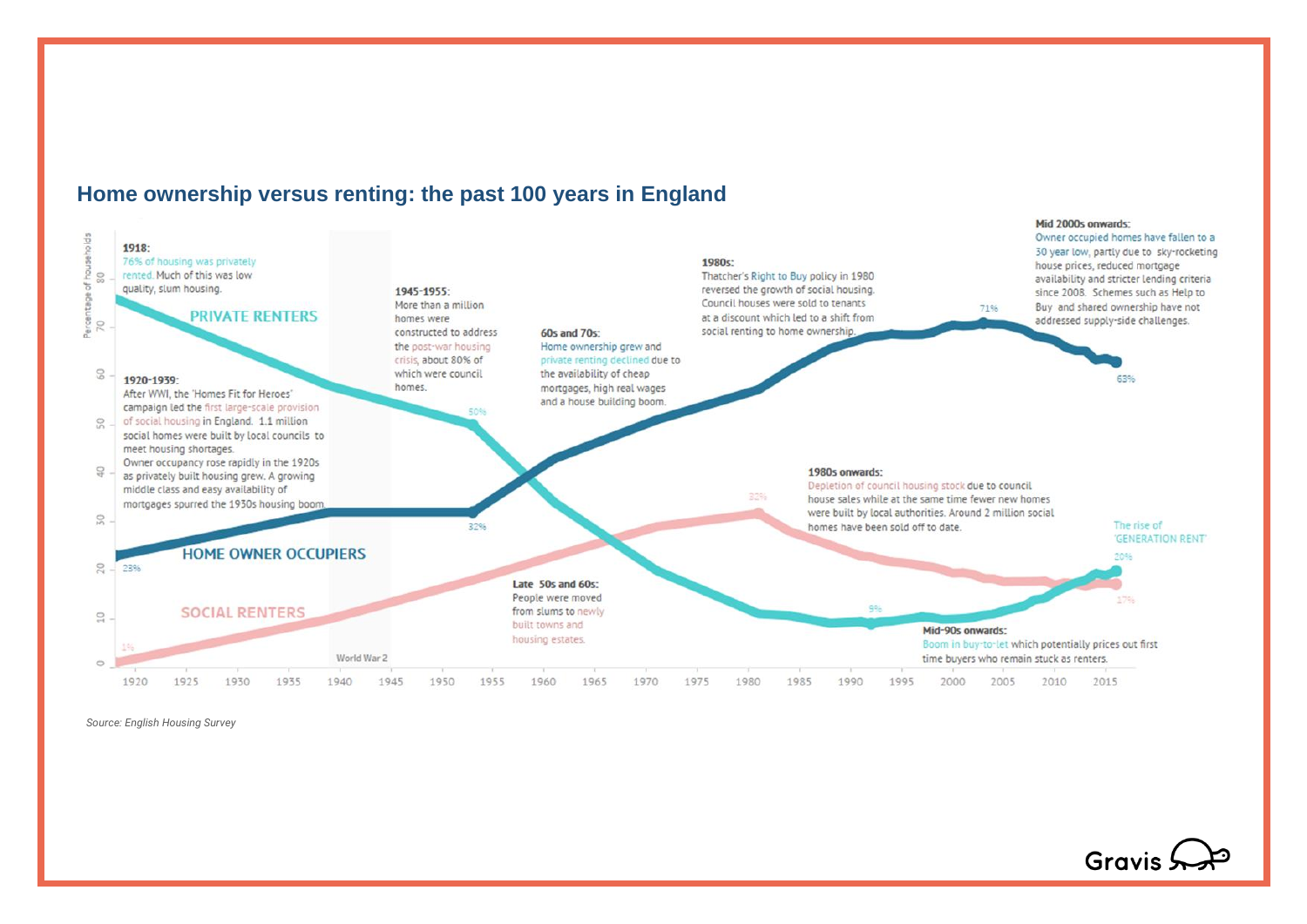As demand from renters increased, so the investment opportunity for private 'buy-to-let' landlords expanded accordingly, and their influence and ownership increased significantly, controlling swathes of the private rented sector. However, in recent years, tax changes have made the sector less attractive, resulting in over 200,000 buy-tolet landlords abandoning the sector. The percentage of homes being sold to buy-to-let landlords in the first nine months of 2020 fell to 9%, down from 17% recorded in 2015 (Hamptons International).

Pension funds, institutional investors and property companies have stepped in to fill the supply gap left behind. The result is the emergence of the 'Build to Rent' (BTR) model - a growing and exciting sector within the private rental sector that contrasts significantly with the traditional buy-to-let model.

Instead of a single landlord letting and managing a handful of houses and apartments, the BTR sector is backed by property companies and institutional investors that develop, and often manage, large blocks of housing. They benefit from the economies of scale offered by bulk ownership of modern, quality assets and the increasing number of renters in need of somewhere to live, as the supply from buy-to-let landlords dwindles. The tenants themselves have also driven growth by demanding better quality homes. Far from an old Victorian house converted into rooms or flats, these developments are modern, purpose built, and affordable. Often offering gyms, concierge facilities, communal lounges and bike storage areas, apartments in these type of buildings are increasingly in demand from the younger 'Generation Rent' who are mobile, have busy and active lifestyles, and want a home that supports them. These buildings are designed to be 'homes, not houses', offering tenants a community hub, with amenities and high-quality shared facilities, as much as somewhere to live.

The outbreak of Covid-19 and national lockdowns has accelerated the demand for such developments, with more people aware of the advantages of having a comfortable and spacious living area that must double as an office when told to 'stay at home'.

While home ownership remains a goal for many, there are increasing numbers of people making an active choice to

# **CLIPPERS QUAY, MANCHESTER**



### **Build to Rent asset owned by Grainger plc**

**Location:** Salford, Manchester

Acquired H12016, completed H12019

**Size:** 444,178 sq. ft

614 apartments with 178 studio onebed, 370 two-bed and 66 three-bed

7 retail businesses

**Average occupancy:** 95%

#### **Facilities**

- 24-hour gym
- Free superfast Wi-Fi
- Parcel collection & storage
- Private & public gardens
- Shops and cafes
- 24-hour concierge
- Residents lounge & co-working space
- Secure parking available
- Cinema room
- Private hire dining room
- Bookable handyman



rent rather than buy, even if only over the shorter term, and those that are renting expect to live in better quality accommodation. While buying a home is unattainable for some, it is less of a concern for younger people who are not ready to settle down and appreciate the freedom to move for new opportunities around the country. This 'iGen' group, those in their twenties and early thirties, are most likely to be happy renting, with 30% of this demographic responding to a Knight Frank survey stating that they prefer the flexibility offered by renting rather than home ownership.

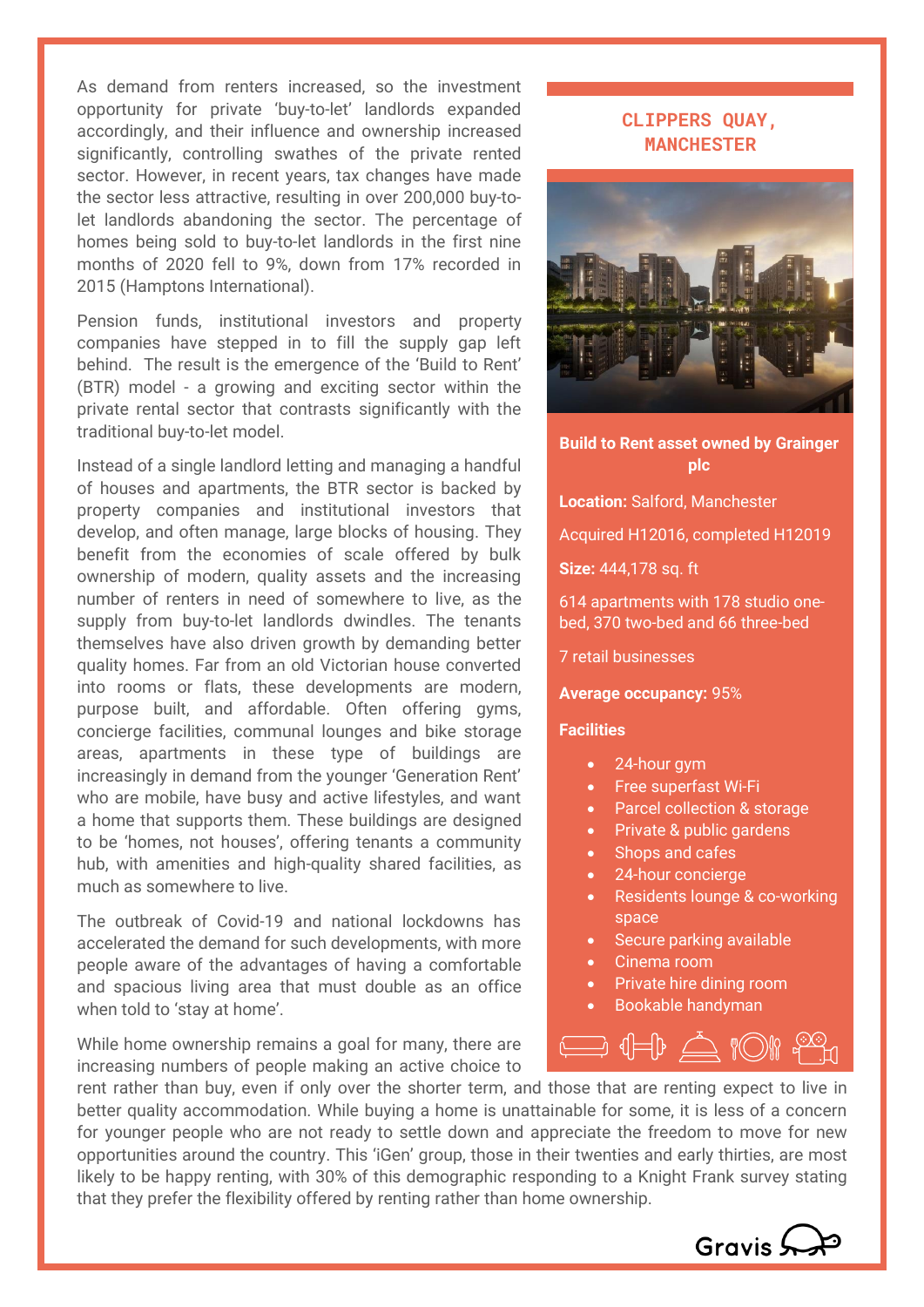Build to Rent is a specialist product that is still relatively new to the UK, currently accounting for just 1% of all private rented homes, a figure far surpassed in the US and Germany where 45% and 35% of all private homes are classed as BTR respectively (Savills). It has, however, shown consistent growth in recent years. Figures from Savills and the British Property Federation show that the number of complete BTR homes in the UK, as well as those at the application, planning and construction stage, had risen from less than 20,000 in mid-2013, to around 130,000 by mid-2020, with a significant additional amount in the long-term planning stage.



Purpose built student accommodation ("PBSA") is another growing opportunity within the private rented accommodation sector. As with BTR, the new generation of student 'digs' are large, highquality, modern, blocks with high-speed internet and an element of communal space such as gyms and lounges. Often, access to support staff offering pastoral care in the form of career guidance and mental health support is provided. Purpose built, and licensed specifically for student tenants, rather than converted homes, these blocks are now a staple of the student accommodation market offering high-quality accommodation. The trend towards better quality accommodation is one that has been underway for many years, in line with the introduction of tuition fees and the growing number of international and postgraduate students, all of whom recognise they are paying customers and should be treated accordingly. The Covid-19 pandemic has helped accelerate this trend as students, and their parents, are likely to seek accommodation, for example, with private ensuite bathroom facilities and the space to self-isolate comfortably if a similar situation occurs again.

The pandemic has of course impacted student accommodation numbers this year, with providers such as Unite Group and GCP Student Living, two of the REITs in which the VT Gravis UK Listed Property (PAIF) Fund ("GULP") is invested, reporting lower booking levels for the current academic year. GCP Student Living recently reported occupancy levels at 69% versus full occupancy prepandemic and Unite Group reported 88% booking levels versus 98% in the prior academic year. However, this bears all the hallmarks of a temporary setback, with student numbers expected to rebound once the current crisis abates, and with exposure solely to top tier universities, the likes of Unite and GCP Student are likely to recover lost ground. Unite's own research has found 93% of first year students intend to continue their university courses, despite the turbulent experience they may have had during their first autumn term. In the UK, the structural trend of continued growth in student numbers, both domestic and international, seems set to continue, and with it we expect the trend towards higher quality accommodation to persist.

For real estate investors stock selection is key when looking for exposure to the BTR and PBSA sectors. The most successful real estate companies within these sub-sectors, such as Grainger, Unite Group and GCP Student Living, own assets in big, bustling cities. Grainger develops assets in large towns and cities benefiting from the factors discussed in last week's chapter on *urbanisation*, while